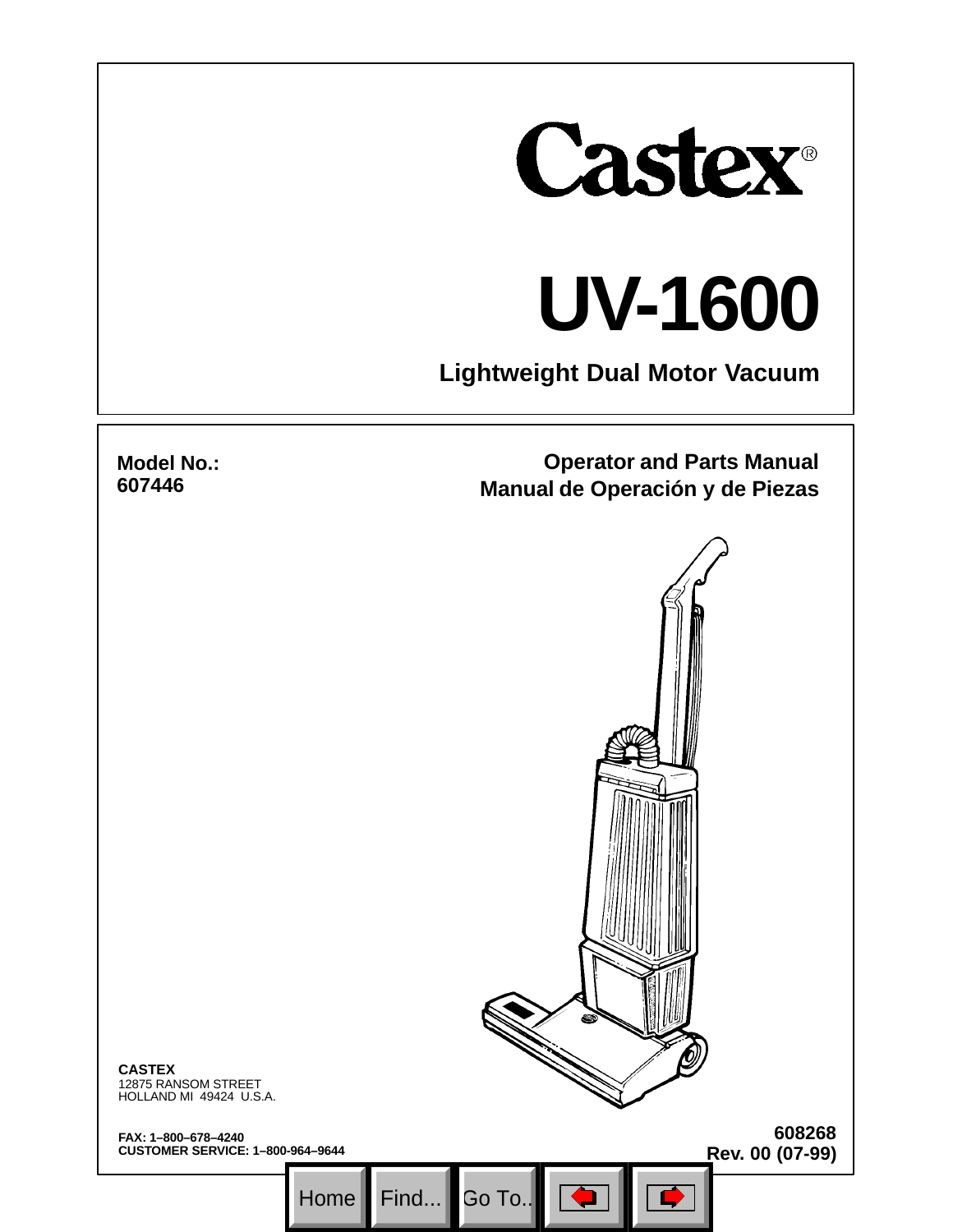



12 UV-1600 (03–99)<br>
Home Find... Go To...  $\boxed{\bigoplus}$ Go To..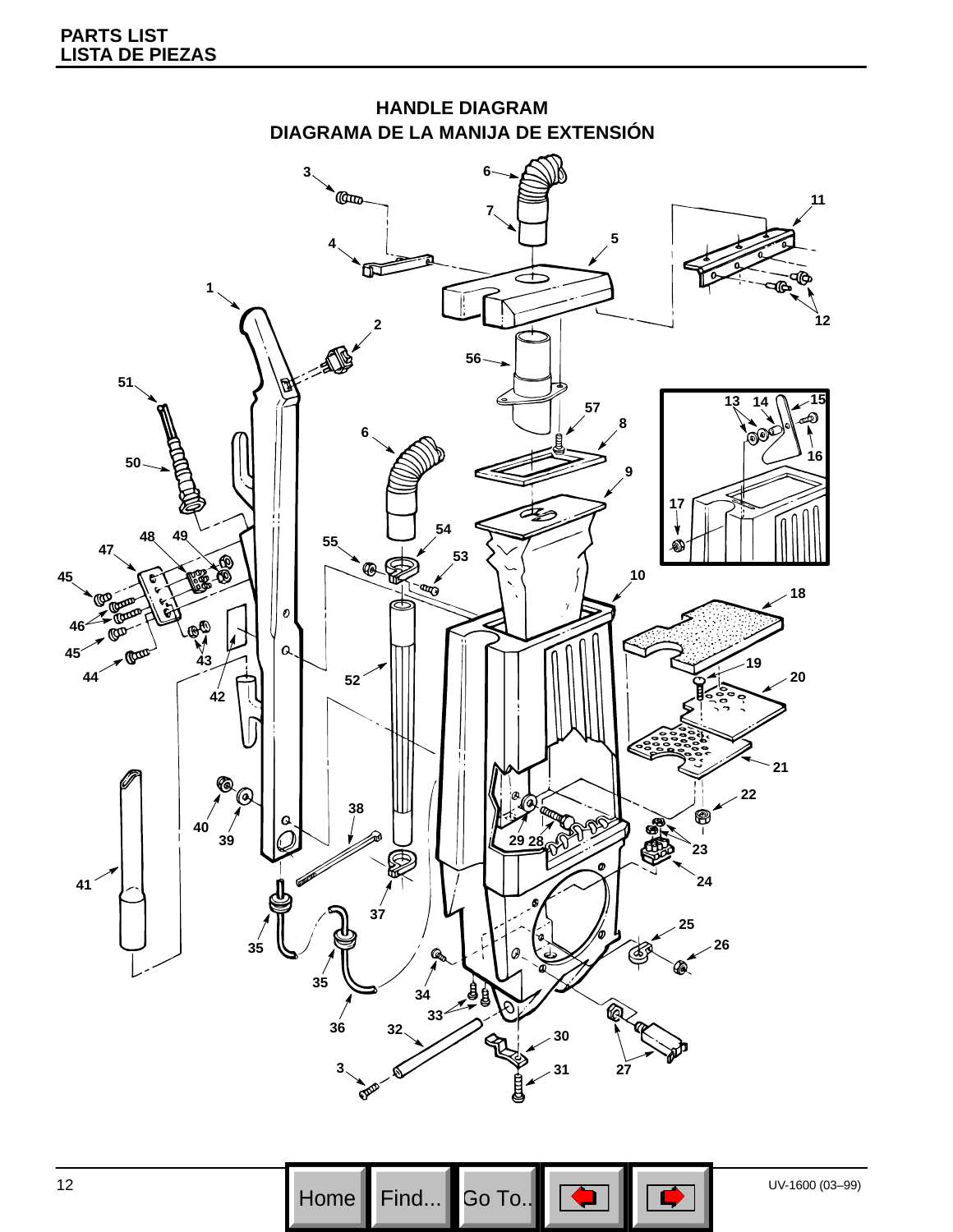## **HANDLE DIAGRAM LISTA DE PIEZAS DE LA MANIJA DE EXTENSIÓN**

| <b>REF</b>     | PART#   | <b>DESCRIPTION</b>               | QTY.           |
|----------------|---------|----------------------------------|----------------|
| 1              | 100394  | HANDLE, BLUE 120V                | 1              |
| $\overline{2}$ | 130717  | ·SWITCH, ROCKER ON/OFF 120V      | 1              |
| 3              | *604930 | $\bullet$ SCREW, M5 X .8 X 10    | 1              |
| 4              | *605016 | ·LATCH, COVER                    | 1              |
| 5              | 602709  | COVER, BAG, BLUE                 | 1              |
| 6              | 160475  | ·HOSE, VAC                       | 1              |
| 7              | 160471  | <b>.HOSE CUFF</b>                | $\overline{2}$ |
| 8              | 100141  | ●GASKET, COVER                   | 1              |
| 9              | 900000  | ●BAG, VACUUM PAPER (CASE OF 100) | 1              |
| 10             | 100396  | HOUSING, BAG, BLUE               | 1              |
| 11             | 230626  | ·HINGE, COVER                    | 1              |
| 12             | 140706  | ●RIVET, POP (BAG HSG)            | 4              |
|                | 600856  | RIVET, POP (COVER)               | 3              |
| 13             | 140000  | <b>WASHER, FLAT</b>              | 2              |
| 14             | 140142  | <b>BUSHING</b>                   | 1              |
| 15             | 231046  | PLATE, BAG LOCKOUT               | 1              |
| 16             | 140823  | SCREW, 10-24X5/8                 | 1              |
| 17             | 140552  | NUT, LOCK                        | 1              |
| 18             | 102530  | <b>•FILTER. HOUSING</b>          | 1              |
| 19             | 140837  | SCREW, 10-24X3/8                 | 1              |
| 20             | 180634  | SCREEN, BAG HSG BLACK            | 1              |
| 21             | 180635  | SCREEN, BAG HSG W/HALF MOON      | 1              |
| 22             | 140552  | NUT, LOCK                        | 1              |
| 23             | 140534  | NUT, NYLON                       | $\overline{2}$ |
| 24             | 130005  | <b>TERMINAL STRIP</b>            | 1              |
| 25             | 140304  | <b>CLAMP</b>                     | 1              |
| 26             | 28990   | NUT, LOCK                        | 1              |
| 27             | 130760  | ●BREAKER, CIRCUIT 1.5AMP (120V)  | 1              |
|                | 130769  | BREAKER, CIRCUIT .8AMP (220V)    | 1              |
| 28             | 140221  | SCREW, 5/16-18X1 1/4             | 2              |
| 29             | 140027  | <b>WASHER, FLAT</b>              | 4              |
| 30             | 140422  | SPRING, LATCH HANDLE             | $\overline{2}$ |
| 31             | 140837  | SCREW, 10-24X3/8                 | 2              |
| 32             | 230618  | SHAFT, PIVOT                     | 1              |

| <b>REF</b> | PART#     | <b>DESCRIPTION</b>     | QTY.           |
|------------|-----------|------------------------|----------------|
| 33         | 140946    | SCREW, 6-32X1          | 2              |
| 34         | 140802    | SCREW, 8-32X5/8        | 1              |
| 35         | 22868     | <b>GROMMET</b>         | $\overline{2}$ |
| 36         | 130239    | CORD 18/3X42"          | 1              |
| 37         | 140330    | <b>CLAMP</b>           | 1/2            |
| 38         | 130040    | <b>WIRE TIE</b>        | 1              |
| 39         | 140027    | <b>WASHER, FLAT</b>    | 4              |
| 40         | 140546    | NUT, LOCK              | 2              |
| 41         | 190714    | ·TOOL, CREVICE         | 1              |
| 42         | 602595    | DECAL, WARNING         | 1              |
| 43         | 140519    | <b>NUT. KEP</b>        | 3              |
| 44         | 140823    | SCREW, 10-24X5/8       | 1              |
| 45         | 140264    | SCREW, 8-32X1/4        | $\overline{2}$ |
| 46         | 140879    | SCREW. 6-32X3/4        | 2              |
| 47         | 230619.BK | PLATE. TERMINAL BLOCK  | 1              |
| 48         | 130005    | STRIP, TERMINAL        | 1              |
| 49         | 140534    | <b>NUT. NYLON</b>      | $\overline{2}$ |
| 50         | 130166    | ●CORD GRIP             | 1              |
| 51         | 130252    | ·CORD, 18/3X40'4" 120V | 1              |
|            | 130219    | ●CORD, 16/3X50'4" 120V | 1              |
| 52         | 190039    | <b>TUBE. EXTENSION</b> | 1/2            |
| 53         | 140823    | SCREW. 10-24X5/8       | 2/4            |
| 54         | 140327    | <b>•CLAMP</b>          | 1/2            |
| 55         | 140552    | NUT, NYLON             | 2/4            |
| 56         | 160485    | ADAPTER, HOSE          | 1              |
| 57         | 140197    | SCREW, 10-24X3/8       | 2              |

\*LATCH KIT #606226 INCLUDES BOTH 605016 & 604930.

 RECOMMENDED STOCK ITEMS/ARTICULOS RECOMENDADOS PARA MANTENER EN EXISTENCIA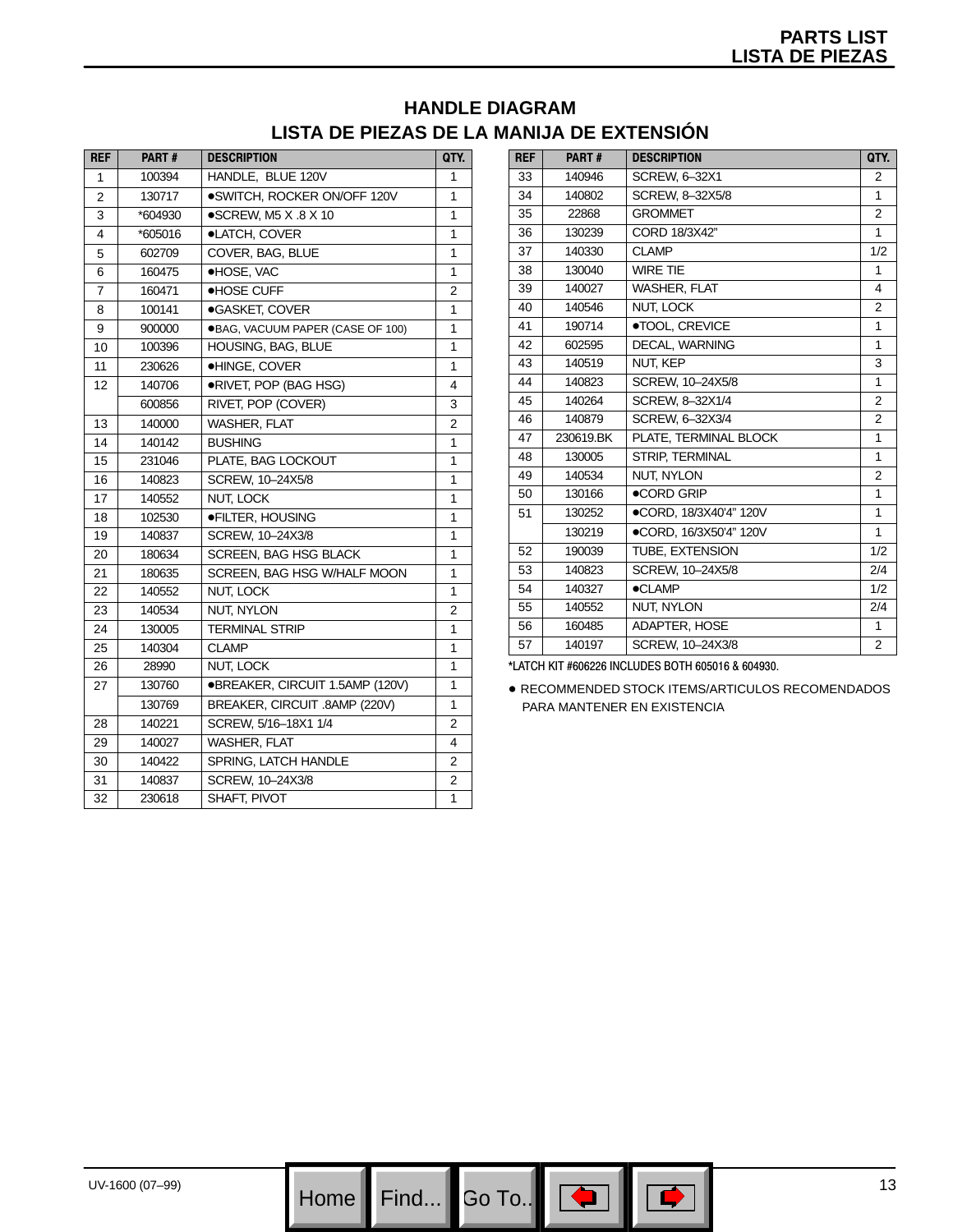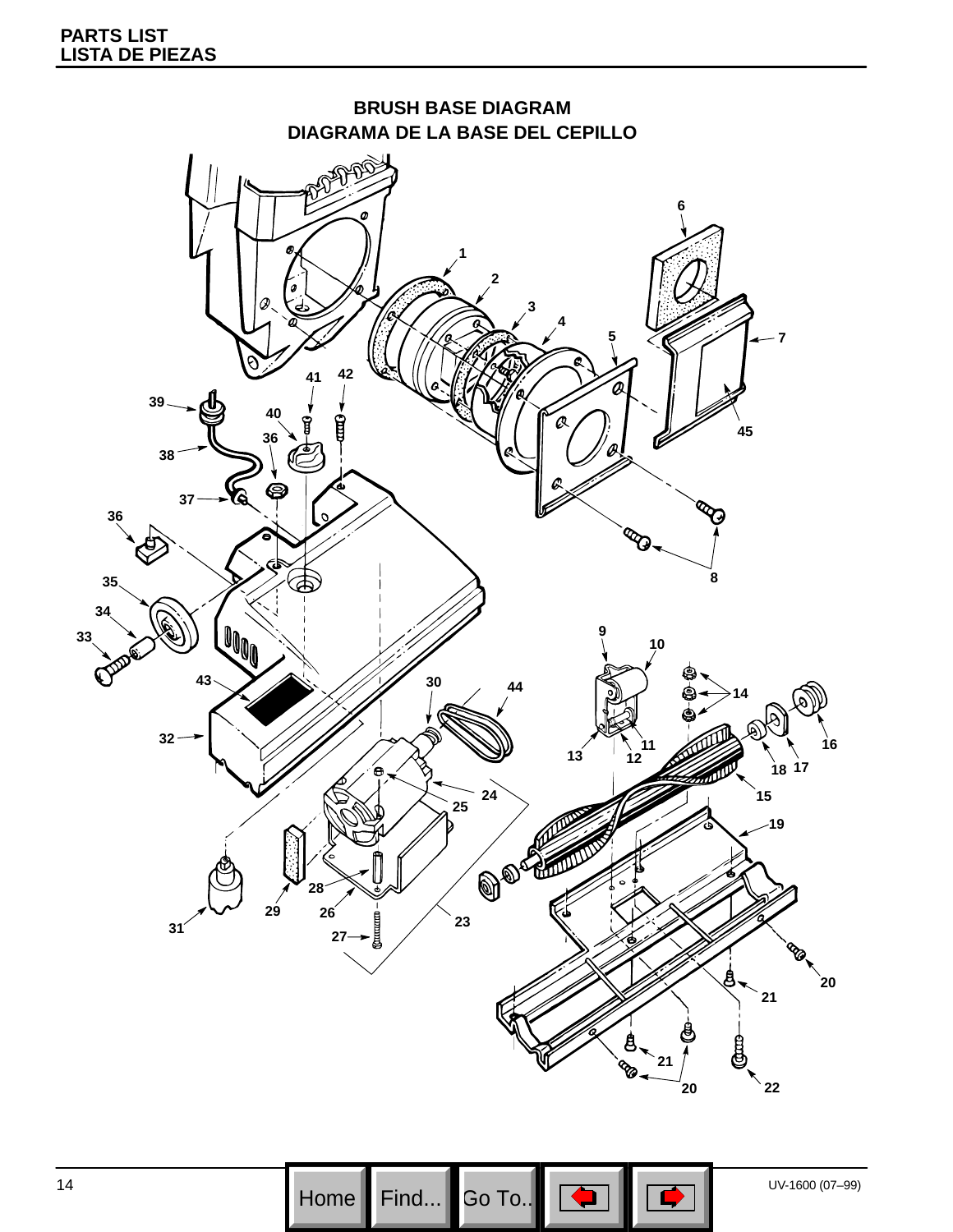### **BRUSH BASE DIAGRAM LISTA DE PIEZAS DE LA BASE DEL CEPILLO**

| <b>REF</b>                     | PART#     | <b>DESCRIPTION</b>                | QTY.           |
|--------------------------------|-----------|-----------------------------------|----------------|
| 1                              | 100142    | ●GASKET, VAC COVER                | 1              |
| 2                              | 130988    | •MOTOR, VAC 120V                  | 1              |
|                                | 190164    | ●CARBON BRUSH                     | 1              |
| 3                              | 100143    | ·GASKET, VAC MOTOR                | 1              |
| 4                              | 230919    | COVER, VAC MOTOR                  | 1              |
|                                | 240218    | <b>GROMMET (NOT SHOWN)</b>        | 3              |
|                                | 6023      | SCREEN, MOTOR (NOT SHOWN)         | 1              |
|                                | 140874    | SCREW, 10-32X3/8 (NOT SHOWN)      | 2              |
| 5                              | 230625.WH | PLATE, COVER                      | 1              |
| 6                              | 180633    | <b>•FILTER, EXHAUST</b>           | 1              |
| $\overline{7}$                 | 100793    | ●COVER, EXHAUST FILTER            | 1              |
| 8                              | 140890    | SCREW, 10-24X1/2                  | 4              |
| $\nabla$                       | 701086    | <b>.ASM., BASE ROLLER BRACKET</b> | 1              |
| $\blacktriangle^9$             | 230753    | <b>BRACKET, ROLLER</b>            | 1              |
| $\triangle$ 10                 | 26548     | <b>ROLLER</b>                     | 1              |
| $\blacktriangle$ <sup>11</sup> | 140710    | RIVET, AXLE                       | 2              |
| $\blacktriangle$ 12            | 140436    | <b>SPRING</b>                     | 1              |
| $\blacktriangle$ 13            | 230769    | <b>BRACKET, ROLLER PIVOT</b>      | 1              |
| 14                             | 140519    | NUT. KEP                          | 3              |
| 15                             | 700098    | ●ASM. BRUSH/BEARING/BLOCK         | 1              |
| 16                             | 230348    | ·PULLEY                           | 1              |
| 17                             | 230429    | <b>.BLOCK, BEARING</b>            | 2              |
| 18                             | 140125    | <b>•BEARING</b>                   | $\overline{2}$ |
| 19                             | 230765    | ·SHOE, CARPET                     | 1              |
| 20                             | 140264    | SCREW, 8-32X1/4                   | 4              |
| 21                             | 140882    | SCREW, 10-24X3/8                  | 6              |
| 22                             | 140823    | SCREW, 10-24X5/8                  | 1              |

| <b>REF</b>                     | PART#  | <b>DESCRIPTION</b>            | QTY.           |
|--------------------------------|--------|-------------------------------|----------------|
| $\nabla$ 23                    | 701193 | ●ASM., MOTOR / BRACKET 120V   | 1              |
| $\triangle$ <sup>24</sup>      | 130398 | •MOTOR. BRUSH 120V            | 1              |
| $\triangle$ <sup>25</sup>      | 140066 | <b>NUT. NYLOCK</b>            | 4              |
| $\triangle$ <sup>26</sup>      | 230975 | <b>BRACKET</b>                | 1              |
| $\triangle 27$                 | 140065 | SCREW, 6-32X1 3/4             | 4              |
| $\blacktriangle$ <sup>28</sup> | 140918 | <b>SPACER</b>                 | 4              |
| $\blacktriangle$ <sup>29</sup> | 180637 | <b>•FILTER</b>                | 2              |
| 30                             | 230347 | <b>.PULLEY, BRUSH MOTOR</b>   | 1              |
| 31                             | 230754 | ●CAM, ADJUSTER ROLLER         | 1              |
| 32                             | 100398 | BASE, BLUE                    | 1              |
| 33                             | 140850 | SCREW. 5/16-18X 1 3/4         | 2              |
| 34                             | 103070 | <b>.BUSHING, WHEEL</b>        | $\overline{2}$ |
| 35                             | 630450 | ·WHEEL, RUBBER                | $\overline{2}$ |
| 36                             | 130754 | . SWITCH, ON-OFF SNAP ACTION  | 1              |
| 37                             | 130110 | <b>BUSHING, STRAIN RELIEF</b> | 1              |
| 38                             | 130672 | CORD, 18/3X24"                | 1              |
| 39                             | 22868  | <b>GROMMET</b>                | 1              |
| 40                             | 230756 | <b>KNOB, ROLLER</b>           | 1              |
| 41                             | 140825 | SCREW, #6-1/2                 | 1              |
| 42                             | 140947 | SCREW, 10-24X1/4              | $\overline{2}$ |
| 43                             | 120044 | DECAL, HEIGHT ADJUSTMENT      | 1              |
| 44                             | 230349 | <b>OBELT</b>                  | 2              |
| 45                             | 608061 | DECAL, UV-1600                | 1              |

∇ASSEMBLY/CONJUNTO

INCLUDED IN ASSEMBLY/ARTÍCULOS INCLUIDOS EN EL CONJUNTO

 RECOMMENDED STOCK ITEMS/ARTICULOS RECOMENDADOS PARA MANTENER EN EXISTENCIA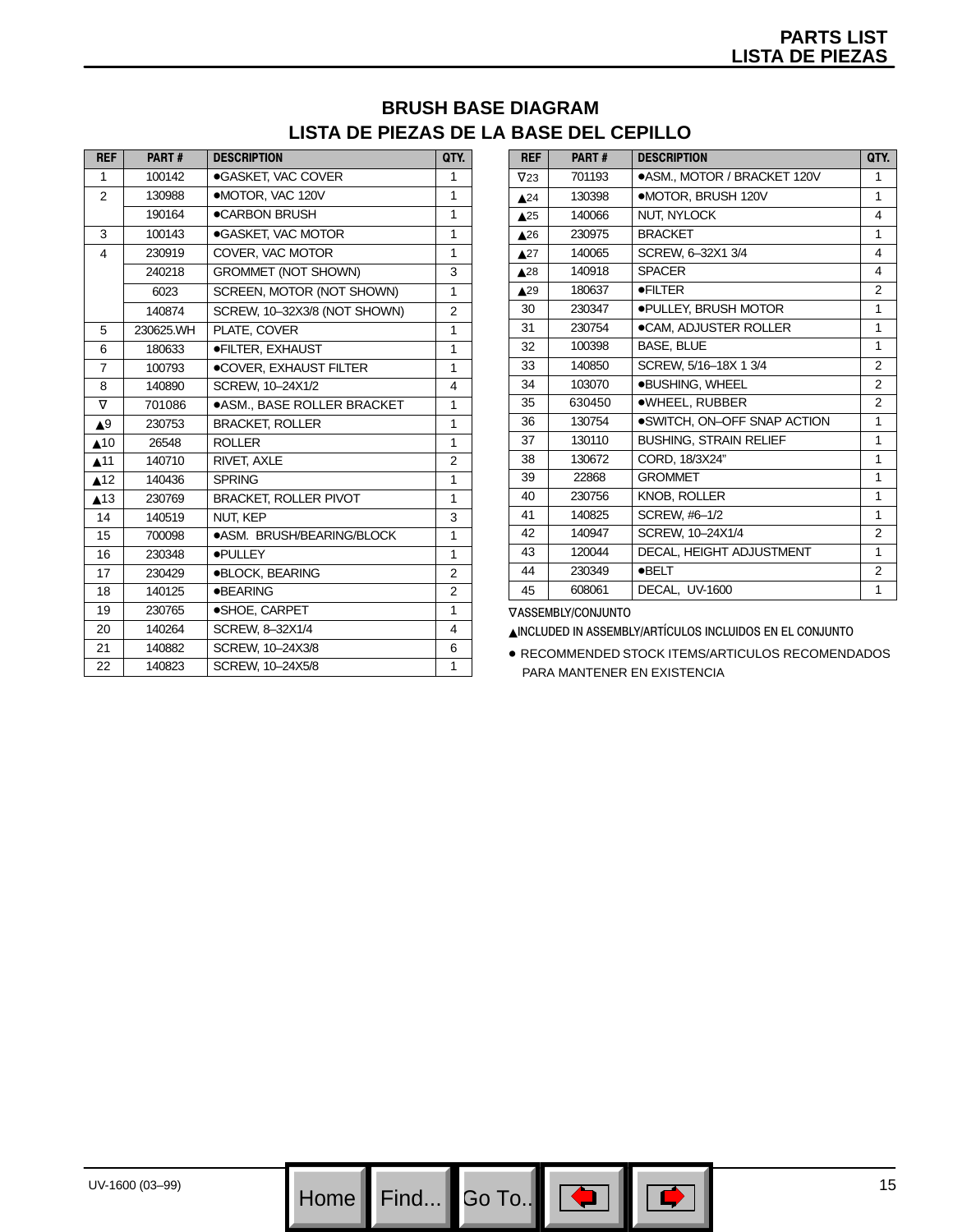

| <b>REF</b>               | PART#     | <b>DESCRIPTION</b>                | QTY. |
|--------------------------|-----------|-----------------------------------|------|
| $\rm \nabla$             | 190951    | <b>.KIT, CLEAN AIR FILTER KIT</b> | 1    |
| $\blacktriangle$ 1       | 100142    | <b>GASKET, ROUND</b>              | 1    |
| $\blacktriangle^2$       | 230838.WH | PLATE. REAR MOUNT                 | 1    |
| $\triangle$ <sup>3</sup> | 102562    | ●GASKET, SQUARE                   | 2    |
| $\blacktriangle$ 4       | 140606    | <b>STANDOFF</b>                   | 4    |
| $\triangle$ <sup>5</sup> | 900006    | ●FLITERS, CLEAN AIR (QTY. 3)      |      |
| $\blacktriangle 6$       | 240239    | ●KNOBS, THUMB                     | 4    |
| ▲7                       | 230839    | <b>GRILL, DIVIDER</b>             |      |

∇ASSEMBLY/CONJUNTO

INCLUDED IN ASSEMBLY/ARTÍCULOS INCLUIDOS EN EL CONJUNTO

 RECOMMENDED STOCK ITEMS/ARTICULOS RECOMENDADOS PARA MANTENER EN EXISTENCIA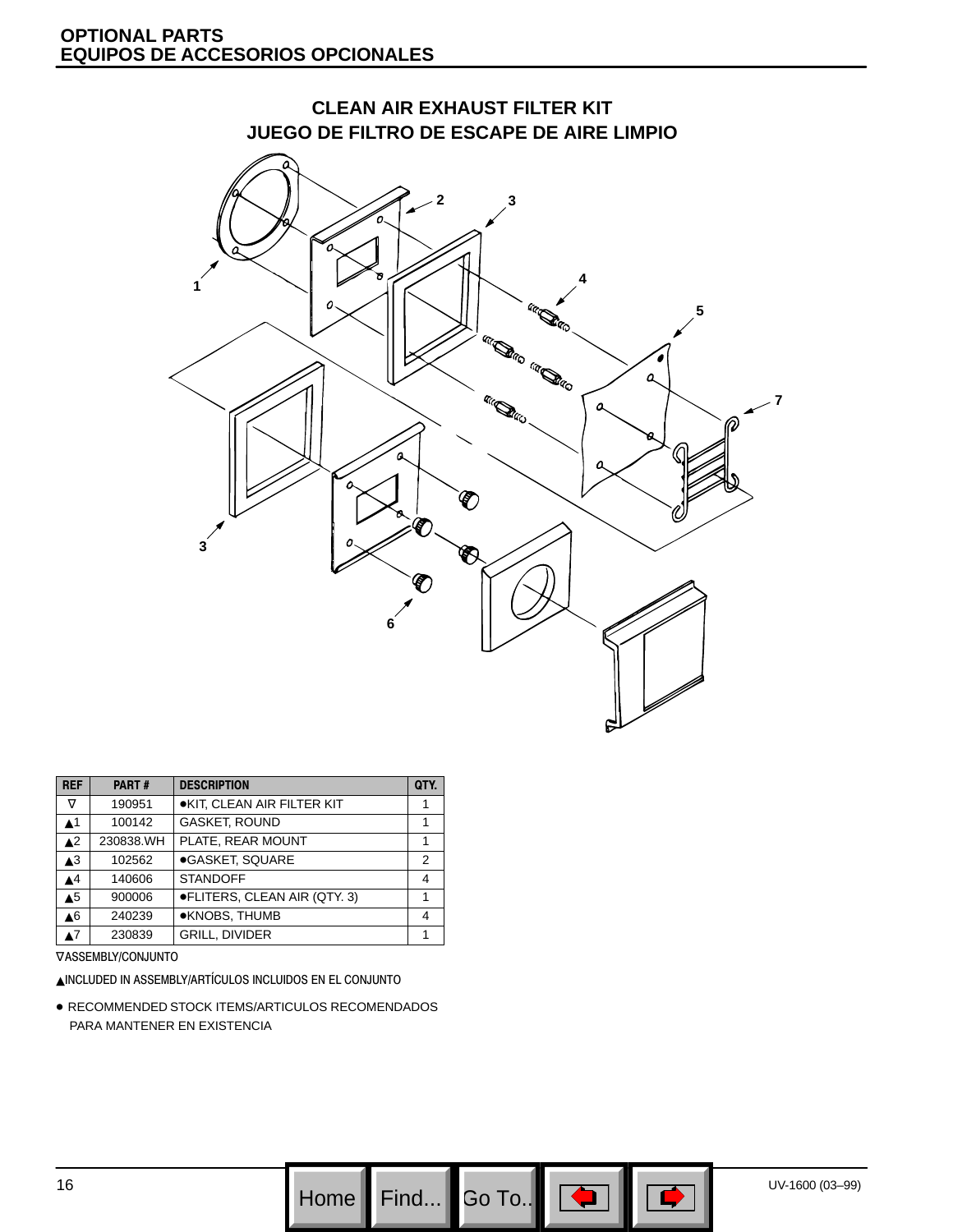## **ACCESSORY ATTACHMENT KIT JUEGO DE ACCESORIOS**



#### **VACUUM BAGS BOLSA RECOLECTORA**



| <b>REF</b> | PART#  | <b>DESCRIPTION</b>           | <b>OTY</b> |
|------------|--------|------------------------------|------------|
| ▽          | 190713 | ●KIT. ATTACHMENT             |            |
| ▲1         | 190717 | <b>BRUSH, FLOOR</b>          |            |
| 42         | 190715 | <b>BRUSH, DUSTING</b>        |            |
| 73         | 190716 | <b>BRUSH, WALL/UPHOSTERY</b> |            |

| <b>REF</b> | <b>PART#</b> | <b>DESCRIPTION</b>        | QTY. |
|------------|--------------|---------------------------|------|
|            | 900034       | ●BAG, VACUUM, CLOTH       |      |
| N/S        | 900000       | ●BAG, PAPER (CASE OF 100) |      |
|            |              |                           |      |

V=ASSEMBLY / CONJUNTO<br>▲=INCLUDED IN ASSEMBLY / INCLUIDO A CONJUNTA

 RECOMMENDED STOCK ITEMS/ARTICULOS RECOMENDADOS PARA MANTENER EN EXISTENCIA

 $\overline{\phantom{a}}$  Go To..